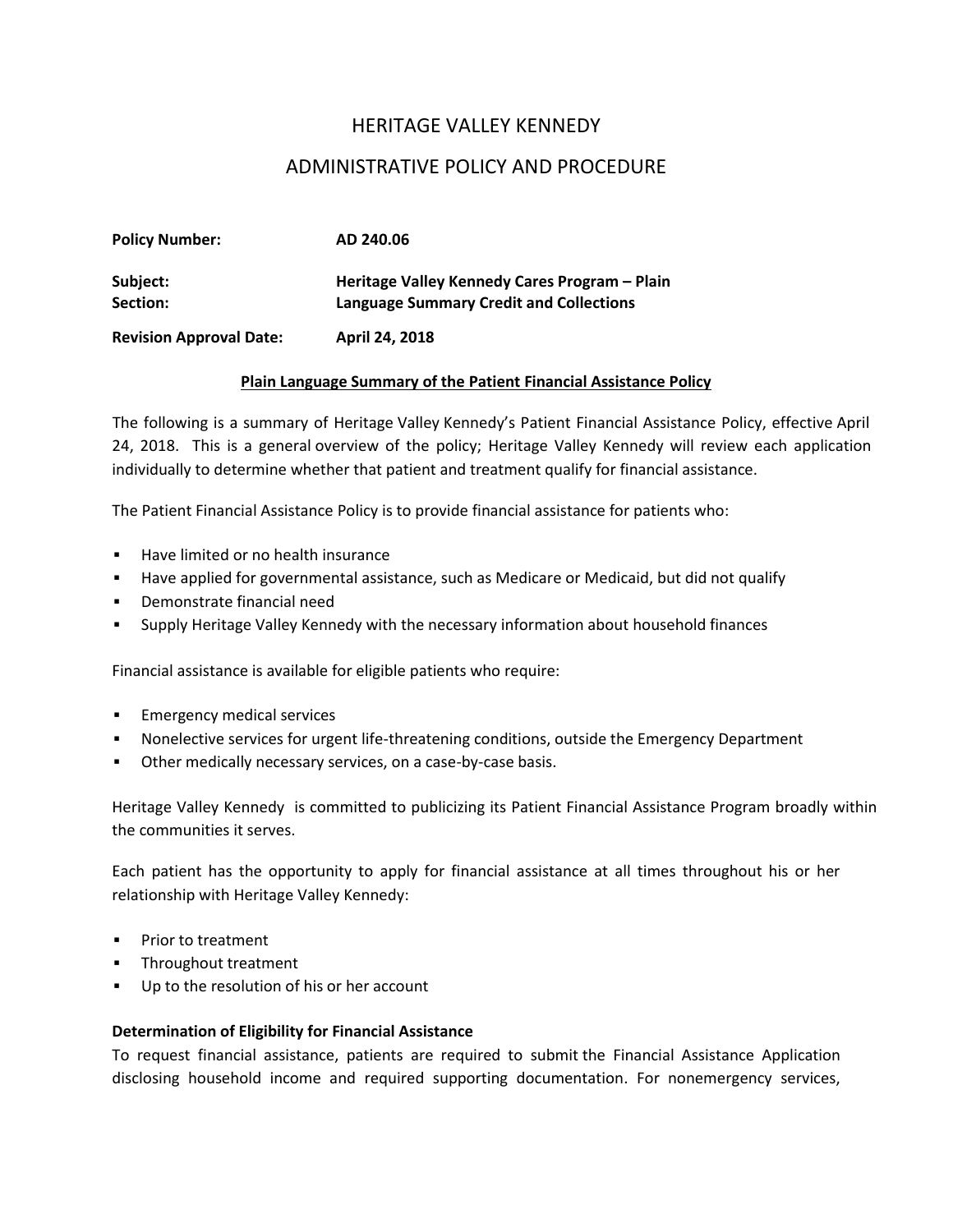financial counselors may also conduct an interview with the patient before the date of service or discharge.

Applicants are treated with dignity and respect throughout the process, and all information is handled with confidentiality. The patient's cooperation in providing the necessary information is crucial to the process.

Typically, a patient is not eligible for financial assistance until he or she has applied for and has been deemed ineligible for federal and state governmental assistance programs. As a result, financial counselors may make resources available to assist patients in enrolling in or applying for such programs. The applications for federal or state assistance must be completed and submitted within 90 days of the date of service.

| 2018                                                                                 |                   |                      |                              |                    |                              |                |  |
|--------------------------------------------------------------------------------------|-------------------|----------------------|------------------------------|--------------------|------------------------------|----------------|--|
| Poverty Guidelines for the 48 Contiguous States and                                  |                   |                      |                              |                    |                              |                |  |
| the District of Columbia                                                             |                   |                      |                              |                    |                              |                |  |
|                                                                                      |                   |                      |                              |                    |                              |                |  |
|                                                                                      |                   | Qualify<br>for<br>To |                              | To Qualify for 80% |                              | To Qualify for |  |
|                                                                                      |                   | 100% Assistance      |                              | <b>Assistance</b>  |                              | 70% Assistance |  |
|                                                                                      | <b>Poverty</b>    |                      |                              |                    |                              |                |  |
| <b>Family Size</b>                                                                   | <b>Guidelines</b> | 200%                 |                              | 250%               |                              | 300%           |  |
| 1                                                                                    | \$12,140          | \$24,280             | $\qquad \qquad \blacksquare$ | \$30,350           | -                            | \$36,420       |  |
| $\mathbf{2}$                                                                         | \$16,460          | \$32,920             | $\qquad \qquad \blacksquare$ | \$41,150           | $\overline{\phantom{0}}$     | \$49,380       |  |
| 3                                                                                    | \$20,780          | \$41,560             | $\overline{\phantom{a}}$     | \$51,950           | $\blacksquare$               | \$62,340       |  |
| 4                                                                                    | \$25,100          | \$50,200             | $\qquad \qquad \blacksquare$ | \$62,750           | $\blacksquare$               | \$75,300       |  |
| 5                                                                                    | \$29,420          | \$58,840             | $\overline{\phantom{a}}$     | \$73,550           | $\overline{\phantom{0}}$     | \$88,260       |  |
| 6                                                                                    | \$33,740          | \$67,480             | $\overline{\phantom{a}}$     | \$84,350           | $\overline{\phantom{0}}$     | \$101,220      |  |
| 7                                                                                    | \$38,060          | \$76,120             | $\overline{\phantom{a}}$     | \$95,150           | $\qquad \qquad \blacksquare$ | \$114,180      |  |
| 8                                                                                    | \$42,380          | \$84,760             | $\overline{\phantom{a}}$     | \$105,950          | $\overline{a}$               | \$127,140      |  |
| For family units with more than (8) members, add \$4,320 for each additional member. |                   |                      |                              |                    |                              |                |  |

### **Determination of Assistance Amount**

In determining a reasonable and fair level of assistance, a sliding scale will apply.

If a patient's income is below 400 percent of the [federal poverty guidelines,](http://aspe.hhs.gov/poverty/index.shtml) the patient may receive some form of financial assistance.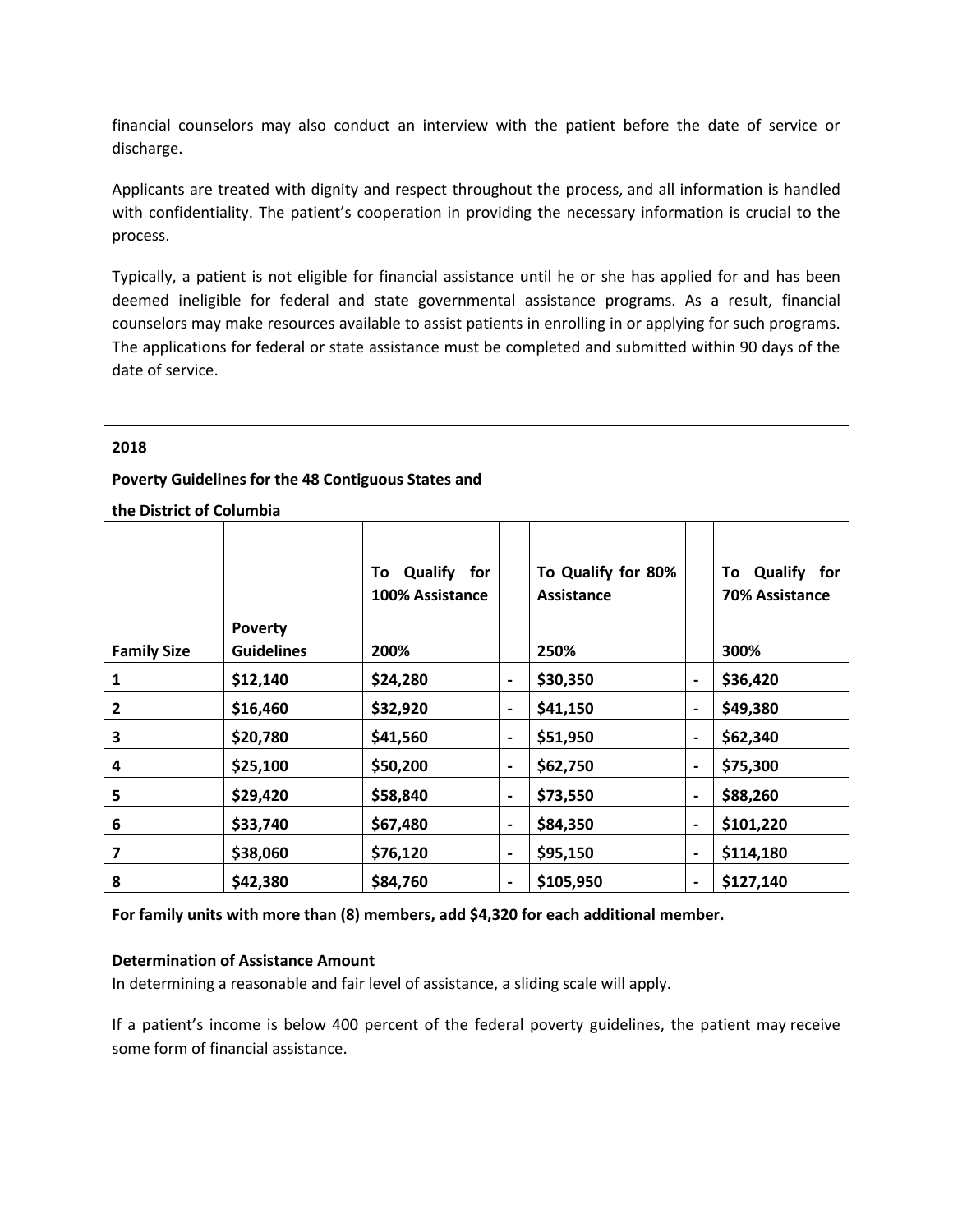- If a patient's income falls at or below 200% of the federal poverty guidelines, the patient will have no financial responsibility for care provided; the fees for services at Heritage Valley Kennedy are completely waived.
- If a patient's income falls between 201% and 300% of the federal poverty guidelines, the patient is eligible for financial assistance in the form of an 80% reduction in amounts generally billed. This means that the fees for the services at Heritage Valley Kennedy are limited to a maximum of 20% of the amounts generally billed.
- If a patient's income falls between 301% and 400% of the federal poverty guidelines, the patient is eligible for financial assistance in the form of a 70% reduction in amounts generally billed. This means that the fees for service at Heritage Valley Kennedy are limited to a maximum of 30% of the amounts generally billed.
- If a patient's income falls above 401% of the federal poverty guidelines and is uninsured, the patient is eligible for a Self-Pay Discount of charges outlined in the Heritage Valley Kennedy Credit and Collections Policy. This policy can be found at the Cashier's office of Heritage Valley Kennedy or by calling 412-777-6130**.**

When financial assistance is less than 100 percent of charges, the fees for which the patient is responsible will not be more than what is generally billed.

In some cases, Heritage Valley Kennedy may recognize other financial or medical conditions that warrant financial assistance. If you have sufficient insurance coverage or assets available to pay for your care, you may not be eligible for financial assistance. Please refer to the full policy for a complete explanation and details. Please **contact our financial counselors at 412-777-6130 or 412-777-6150** in order to review the circumstances. In special cases, Heritage Valley Kennedy staff may be able to help establish a payment plan that helps patients pay their balance over time.

## **Where to Get the Financial Assistance Application (FAP) and more Information**

There are many ways to find information about the FAP application process, or get copies of the FAP or FAP application form. To apply for financial assistance you may:

- Download the information online at www.[heritagevalley](http://www.heritagevalley.org/).org
- Request the information in writing by mail or by visiting the
	- o Admissions Office,
	- o Emergency Department or
	- o Cashier's Office

Heritage Valley Kennedy 25 Heckel Road Kennedy Township, PA 15136

• Request the information by calling 412-777-6161

## **Availability of Language Translations**

The Financial Assistance policy, application form, and the plain language summary can provide paper and electronic versions for individuals with limited English language proficiencies. The Hospital may elect to furnish translation aids, translation guides, or aid through the use of a qualified bilingual interpreter by request.